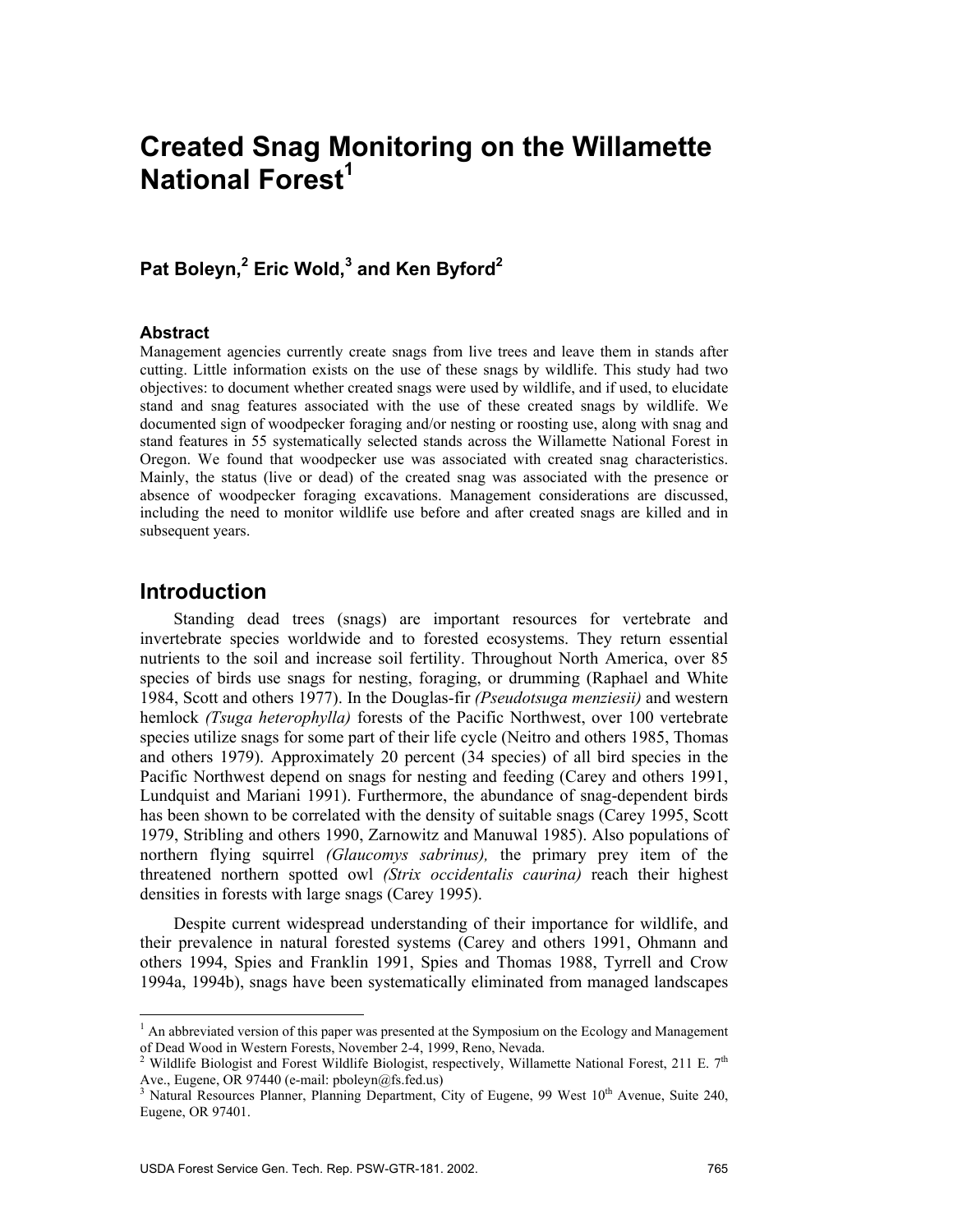for several decades (Carey 1995, Zarnowitz and Manuwal 1985), due to concerns about the role that snags may have in creating conditions suitable for fires, insect outbreaks, and as hazard trees. Within the past 15 years, however, most State and Federal and some private land management agencies have devised strategies to maintain, and in some cases enhance, snag abundance on their lands (USDA and DOI 1994).

Ways to enhance habitat for snag dependent wildlife are being tested by blasting or sawing the tops off of living trees; girdling live trees; inoculating live trees with fungus; and inducing bark beetle attacks. During the past 15 years, management plans on the Willamette National Forest (WNF) in western Oregon have required that varying levels of natural and artificially created snags be retained in units that are harvested for timber (USDA and DOI 1994). While snags have been artificially created by all three methods on the WNF, the vast majority have been artificially created by blasting and sawing off tree tops. At this time, however, very little information exists on the use of these artificially created snags by wildlife (Chambers and others 1997), or on the decay and fall-down rates of artificially created snags.

To address this lack of information, we began a long-term monitoring project in the summer of 1997. The objectives of this project were to establish a stratified sample of snags across the Willamette National Forest to be repeatedly sampled over time and to elucidate factors that are associated with the use of snags by wildlife (primarily bird) species.

In this report, we provide summary statistics of 1,267 snags (96 percent were artificially created, 4 percent natural) that we monitored during 1997 and 1998. In addition, we report the results from statistical analyses that addressed the question: Was total woodpecker use of created snags associated with structural characteristics of the snag and the stand?

# **Methods**

#### *Study Area*

The study occurred on the Willamette National Forest (WNF) in Marion, Linn, and Lane counties, Oregon in west central Oregon in the Cascade Mountains.

#### *Criteria for Selecting Stands with Created Snags*

We surveyed a sample of stands that was stratified by elevation, year of snag creation, and WNF Ranger District. The initial pool of stands subsampled was developed using the WNF's stand treatment database (STD). This database contains details on all management activities for each stand on the WNF. We first queried STD for all stands containing created snags. Because we intended to collect data on every created snag within a stand, we chose stands that contained only as many snags as we thought we could survey during one working day (40 or less). We therefore shortened the initial list by selecting only those stands that contained from 10-40 created snags.

From this shortened list, we stratified the sample by median elevation (915 m), median year of snag creation (1993), and seven WNF ranger districts to obtain a diversity of tree species, wildlife using the trees, and tree decay levels (obtained from sampling trees killed in different years). In one of the WNF's Ranger Districts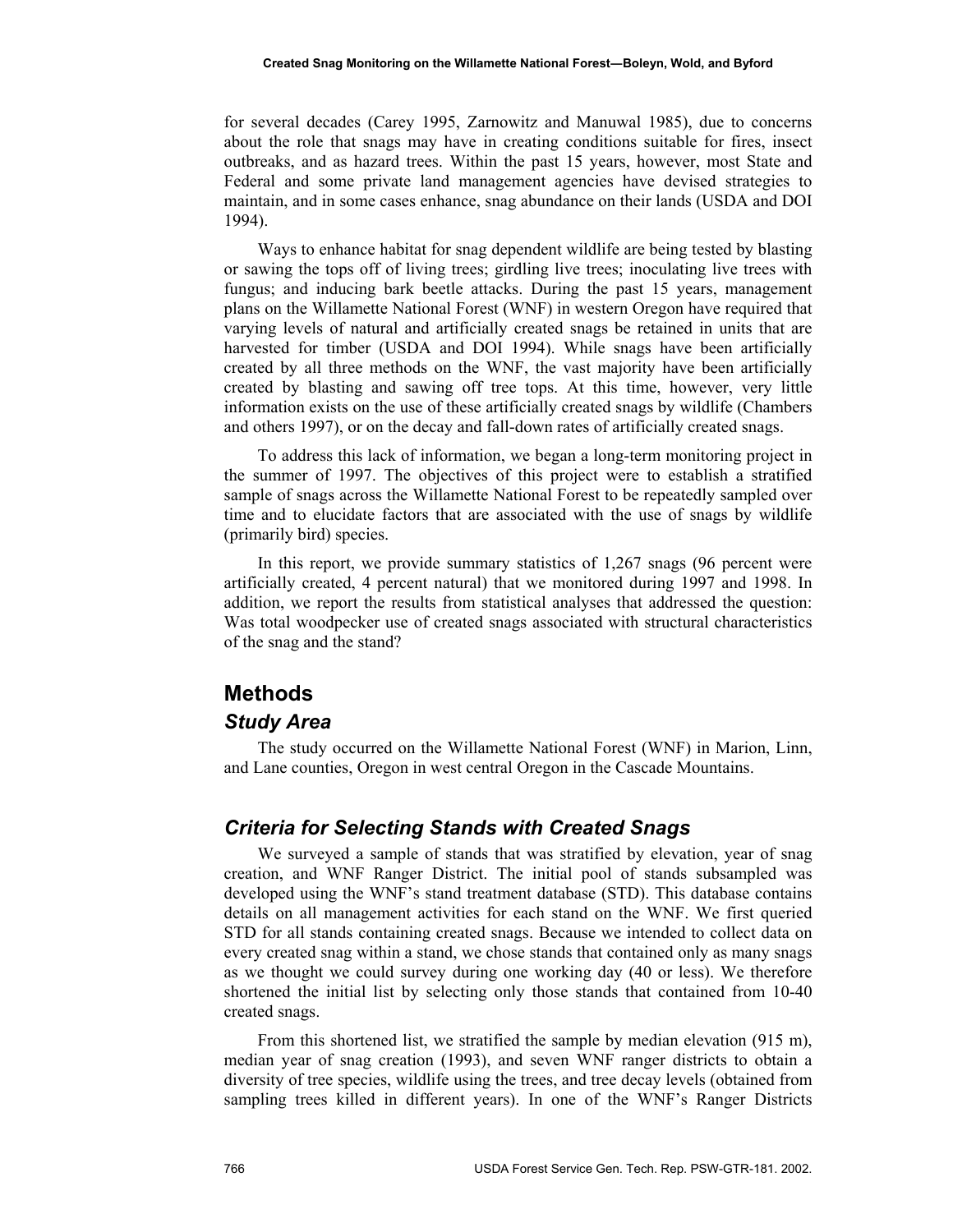(Lowell), there were no stands above 915 m that met our criteria. We used the median values as breaking-points and randomly sorted all the stands from the shortened list into the appropriate categories, and then randomly selected stands within each cell using Microsoft Excel's random number generator *(table 1).<sup>4</sup>* For each of the randomly selected stands, we intended to locate and monitor all of the created (but not natural) snags in the stand, but this did not always occur.

**Table 1***—The initial sampling regime for the study. For each of the cells shown in this table, four stands were randomly selected from the entire list of stands in the WNF's STD that contained from 10-40 created snags. In the Lowell Ranger District, there were no stands above 915 m that met these criteria, so two of the cells (denoted by "NA" in the table) in the sampling regime were empty. There were a total of 55 stands sampled. These were evenly distributed between each of the Ranger Districts, elevations, and age classes.* 

|                        | Elevation $<$ 3,000 feet |                     | Elevation $> 3,000$ feet |                     |
|------------------------|--------------------------|---------------------|--------------------------|---------------------|
| <b>Ranger District</b> | <b>Snag created</b>      | <b>Snag created</b> | <b>Snag created</b>      | <b>Snag created</b> |
|                        | $\leq$ 1993              | >1993               | $\leq$ 1993              | >1993               |
| Detroit                |                          |                     |                          |                     |
| Sweet Home             |                          |                     |                          |                     |
| McKenzie               |                          |                     |                          |                     |
| <b>Blue River</b>      |                          |                     |                          |                     |
| Rigdon                 |                          |                     |                          |                     |
| Oakridge               |                          |                     |                          |                     |
| Lowell                 |                          |                     | N/A                      | $\rm N/A$           |

### *Logistical Problems Altered the Sampling Design*

The trees that we selected for snag creation did not represent an unbiased, random sample of trees with or without prior wildlife use because of three major problems:

- Problem 1—Inaccessibility: Several of the stands that were selected at random were not accessible due to road closures (e.g., from mudslides or extensive tree fall-down over roads). When these road closures occurred  $> 1$ mile from our randomly selected stand, we omitted the stand from the study. When this occurred, we substituted the nearest accessible stand in the same cell in our sampling design as the omitted stand.
- Problem 2—Stands without created snags: All of the stands that were selected at random were reported, in the stand treatment database (STD) to contain between 10-40 created snags. However, when we arrived at several of the stands, we were unable to locate any created snags. When this occurred, we substituted the nearest accessible stand in the same cell in our sampling design *(table 1)* as the omitted stand.
- Problem 3—Stands with more than 40 created snags: A third problem we encountered was that the actual number of created snags in a stand far exceeded the number reported in the STD. When we encountered stands with

<sup>&</sup>lt;sup>4</sup> Trade names or products are mentioned for information only and do not imply endorsement by the U.S. Department of Agriculture.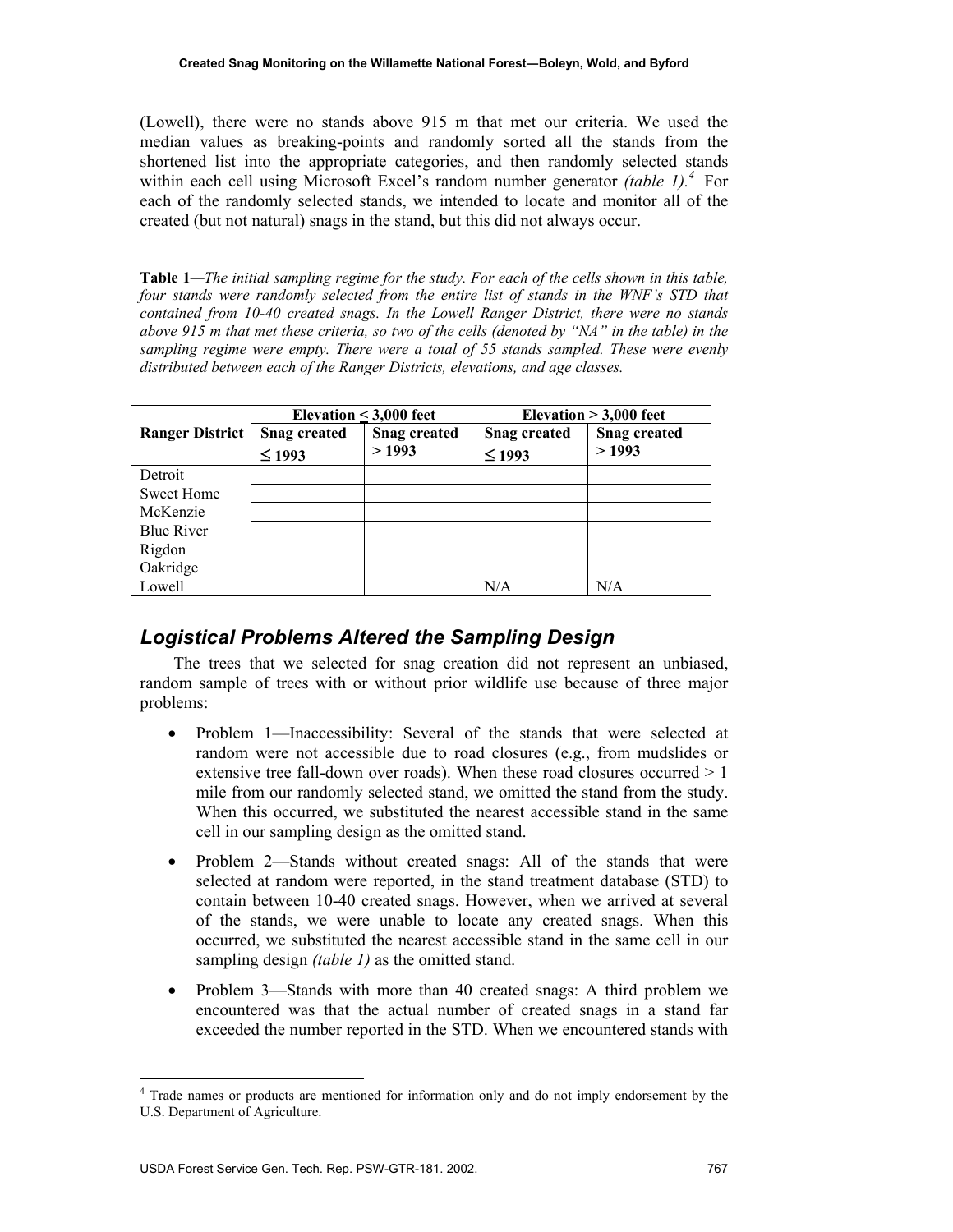> 40 created snags, we arbitrarily chose a starting point within the stand (usually near the landing) and sampled the first 40 trees that we encountered.

Finally, in addition to the stands that we selected and surveyed for the first time, we also re-surveyed 311 natural and artificially created snags that had been monitored in 1995 following a nonrandom selection process (Shope 1995).

## *Features of Created Snags That Were Recorded*

We marked each created snag with a unique number on two aluminum tags (to facilitate relocating the snag in the future) and recorded its position (latitude, longitude, and elevation) with 1-m accuracy using a global positioning system (Trimble Pathfinder Pro XL) with differential correction (Trimble Pathfinder Office, version 1.1). We also recorded all the features at each created snag *(table 2)* and a stand level variable called "lscape" that we created.

| <b>Snag Feature</b> | <b>Units</b>    | <b>Methods</b>                                          |  |
|---------------------|-----------------|---------------------------------------------------------|--|
| Species             | Species code    | Visual assessment of snag species                       |  |
| Year killed         | Year            | Year snag created. Obtained from Stand Treatment        |  |
|                     |                 | Database at the Willamette National Forest              |  |
|                     |                 | Supervisors Office, Eugene, Oregon                      |  |
| <b>DBH</b>          | Inches          | Used a diameter tape to measure diameter at breast      |  |
|                     |                 | height of snag.                                         |  |
| Height              | Feet            | Used a clinometer and rangefinder to measure current    |  |
|                     |                 | height of snag.                                         |  |
| Decay class         | 1, 2, 3         | Visual estimation of decay class (Parks and others      |  |
|                     |                 | 1997).                                                  |  |
| Elevation           | Meters          | Obtained from GIS coverage listing the mean             |  |
|                     |                 | elevation of all harvested stands on the WNF            |  |
| Pct bark            | $0-100$ pct     | Visual assessment                                       |  |
| <b>Status</b>       | Live or dead    | Live snag was one with at least one branch with green   |  |
|                     |                 | needles                                                 |  |
|                     |                 | Dead snag was one with no branches with green           |  |
|                     |                 | needles                                                 |  |
| $#$ limbs           | Count           | Visual assessment of $#$ dead and live limbs $> 0.91$ m |  |
|                     |                 | long that extend from bole                              |  |
| # green branches    | Count           | Visual assessment of $#$ green limbs. Green limbs are   |  |
|                     |                 | limbs that have at least one green leaf.                |  |
| Treatment           | Natural,        | Visual assessment                                       |  |
|                     | sawed, blasted, |                                                         |  |
|                     | inoculated,     |                                                         |  |
|                     | girdled,        |                                                         |  |
|                     | unknown,        |                                                         |  |
|                     | other           |                                                         |  |
| Damage type         | Lightning,      | Visual assessment for lightning scars, fungal conchs,   |  |
|                     | conch, logging, | logging damage, insect damage, wind damage, etc.        |  |
|                     | insect, list    |                                                         |  |
|                     | others          |                                                         |  |
| Pct damage          | $0-100$ pct     | Visual assessment of percentage of tree with specific   |  |
|                     |                 | damage types.                                           |  |
| Fire scar           | Yes, No         | Visual assessment of fire scars.                        |  |

**Table 2***—Description of features recorded at each created snag.*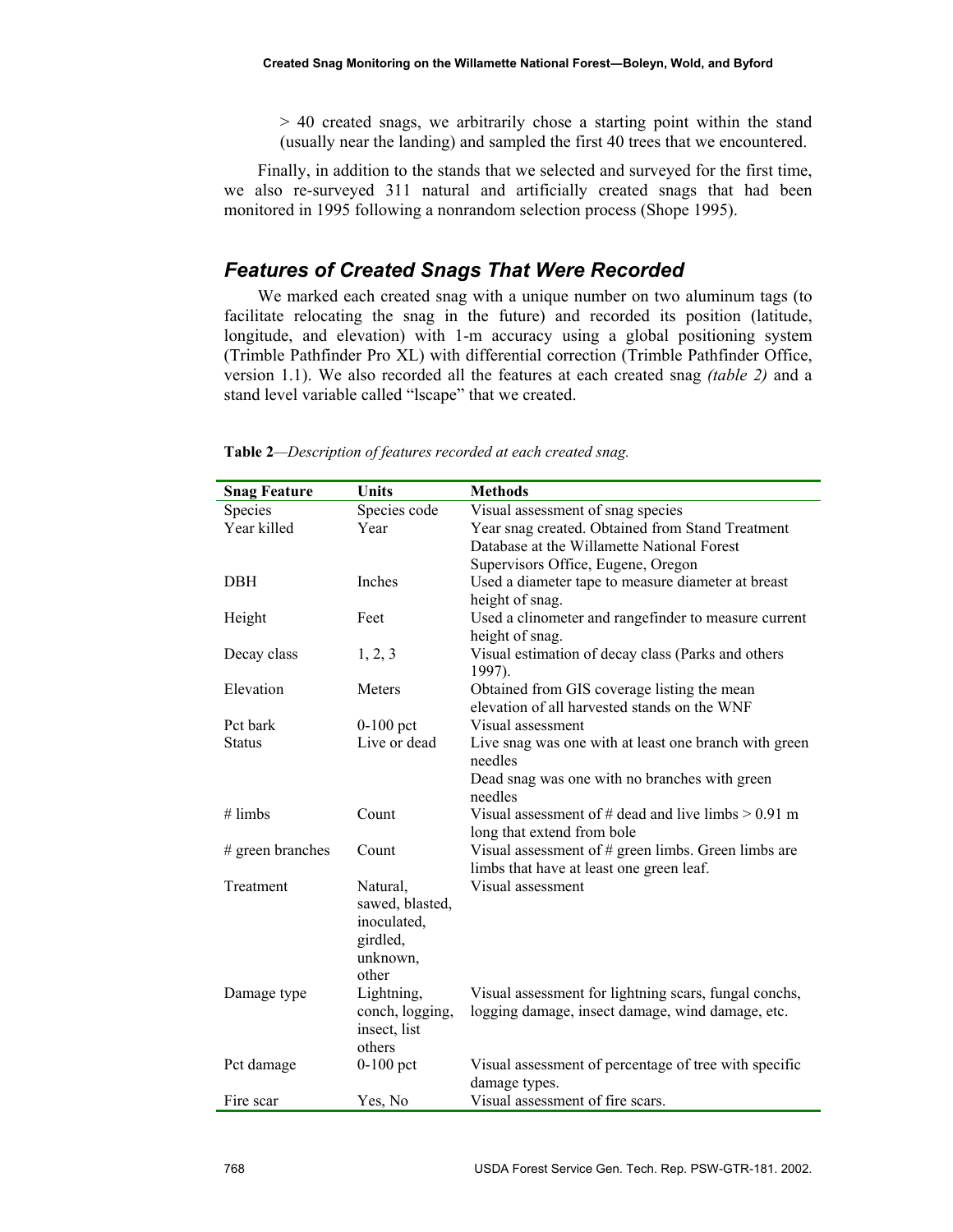| <b>Snag Feature</b> | <b>Units</b> | <b>Methods</b>                                                                                                |
|---------------------|--------------|---------------------------------------------------------------------------------------------------------------|
| Pct fire scar       | $0-100$ pct  | Visual assessment.                                                                                            |
| Sapsucker use       | Yes, No      | Visual observation of linear rows of small holes in                                                           |
|                     |              | trunk or limbs (Bent 1964).                                                                                   |
| New pileated        | Count        | Count of rectangular-shaped, approximately 5 cm                                                               |
| foraging            |              | deep and lighter in color than the surrounding wood,                                                          |
| excavations         |              | or with fresh wood shavings at the base (Bent 1964).                                                          |
| Old pileated        | Count        | Count of rectangular-shaped, approximately 5 cm                                                               |
| foraging            |              | deep and the same color as the surrounding wood                                                               |
| excavations         |              | (Bent 1964).                                                                                                  |
| New woodpecker      | Count        | Count of foraging excavations that are not rectangular                                                        |
| foraging            |              | in shape, approximately 5 cm deep, lighter in color                                                           |
| excavations         |              | than the surrounding wood, or with fresh wood                                                                 |
|                     |              | shavings at base, but are not rows of small holes.                                                            |
| Old woodpecker      | Count        | Count of foraging excavations that are not rectangular                                                        |
| foraging            |              | in shape, approximately 5 cm deep, same color as the                                                          |
| excavations         |              | surrounding wood, but are not rows of small holes.                                                            |
| New nest cavities   | Count        | Count of foraging excavations that appear very round<br>or elliptical in shape and appear to be hollow in the |
|                     |              | interior. Also, the foraging excavation appears to a                                                          |
|                     |              | lighter color than the surrounding wood and/or fresh                                                          |
|                     |              | wood shavings at the base.                                                                                    |
| Old nest cavities   | Count        | Count of foraging excavations that appear very round                                                          |
|                     |              | or elliptical in shape and appear to be hollow in the                                                         |
|                     |              | interior. Also, the foraging excavation appears to the                                                        |
|                     |              | same color as the surrounding wood.                                                                           |
| Other use           | Yes, No      | Visual assessment of other wildlife use. For example,                                                         |
|                     |              | bear scratches or current use by a chipmunk, squirrel,                                                        |
|                     |              | or bird. Record in notes.                                                                                     |

We classified foraging excavations (holes in the bark, not scalings) and nest/roost cavities in the created snags as new or old. New foraging excavations and cavities were those that were a lighter color than the surrounding wood and/or had fresh wood shavings at the base. Old foraging excavations and cavities were the same color as the surrounding wood and did not have fresh wood shavings at the base. The new foraging excavations were potentially the more reliable observations for addressing use of created snags because they were obviously done after the snag was created. Although old use may have occurred after snag creation, it may also have been present before the snag was created. Hereafter, foraging excavations and nest cavities in the created snags will be referred to as new or old.

Pileated woodpecker *(Dryocopus pileatus)* foraging excavations were distinguished from all other types of foraging excavations by their rectangular shape and depth between 3 cm and 1 m deep (Bent 1964). Sapsucker foraging excavations were not classified as new or old but were distinguished from all other foraging excavations by their unique pattern of deeply cut holes, less than 0.5 cm in diameter and usually arranged in horizontal lines around the trunk (Bent 1964). Nest or roost cavities were distinguished from foraging excavations by their round or elliptical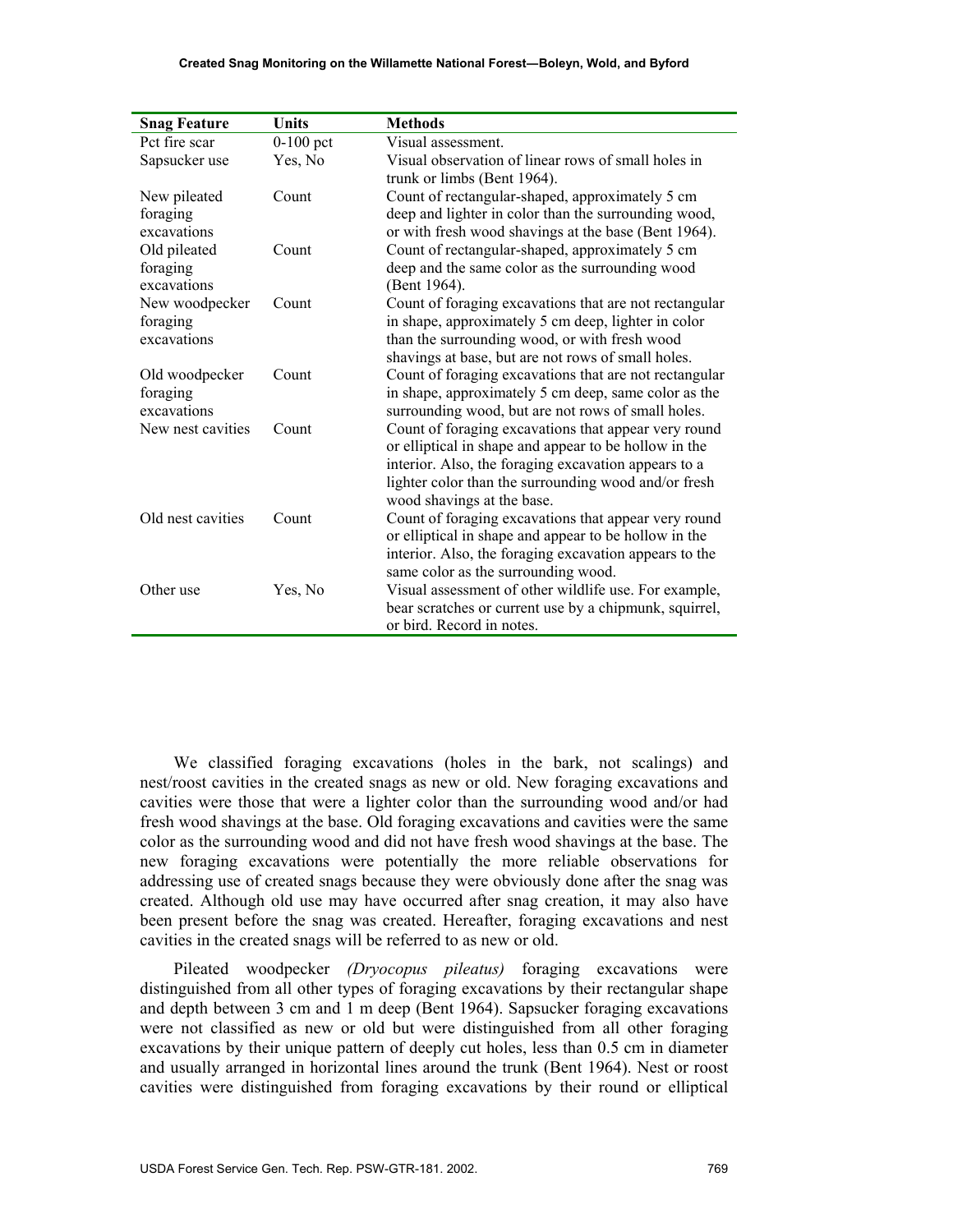shape typical of certain woodpecker species such as pileated woodpecker and Northern flicker *(Colaptes auratus),* which were common in the study area.

#### **Creation of Landscape Variable**

We used geographic information systems (GIS) to create a stand level variable for the regression analyses called "lscape": the amount of late-successional forest in the adjacent landscape (i.e., within 500 m of the stand). Below we briefly outline the series of steps taken in GIS to create this variable.

The "lscape" variable was created by first identifying the predominant size-class of the trees within 500 m of each stand of created snags using ARC INFO, GIS software. We then calculated the percent of area in each stand's 500 m buffer that consisted of size classes typical of late successional forest on WNF. The size classes in the Veg6 GIS data layer that most closely fit this criterion are codes 6.0 through 7.1, which correspond to large (83-121 cm dbh) and giant (> 121 cm dbh) trees. In addition, the Veg6 data layer contains one size-class category (class 5.5) that includes both medium (53-82 cm dbh) and large trees. For the purposes of this analysis, we class 5.5 to be large trees.

#### *Analyses*

#### **Descriptive Statistics**

We calculated descriptive statistics using Microsoft Excel.

#### **Regression Analyses**

We used logistic regression to analyze the relationship of woodpecker use of created snags associated with snag and stand characteristics using S-Plus software version 4.5 from MathSoft, Inc. The presence or absence of new woodpecker foraging excavations on a created snag was the response variable in the models, and the variables listed in *table 2*, along with Universal Transverse Mercators, "lscape," and elevation, were the explanatory variables representing snag and stand characteristics.

The regression models were constructed using two data sets, one with 1,267 snags (96 percent created snags) excluding the explanatory variable, "snag age" (years since tree killed), and another with 1,223 records that included the explanatory variable "snag age." Two data sets were used because snag age was an additional characteristic that might have to be associated with bird use. The different sample size in each data set was due to some missing data on the year of snag creation for certain stands.

# **Results, Discussion, and Recommendations**  *Descriptive Statistics*

#### **Types of Snags Monitored**

 We monitored 1,267 snags in 55 harvested stands on seven districts of the Willamette National Forest over 1997 and 1998. The elevation of the created snags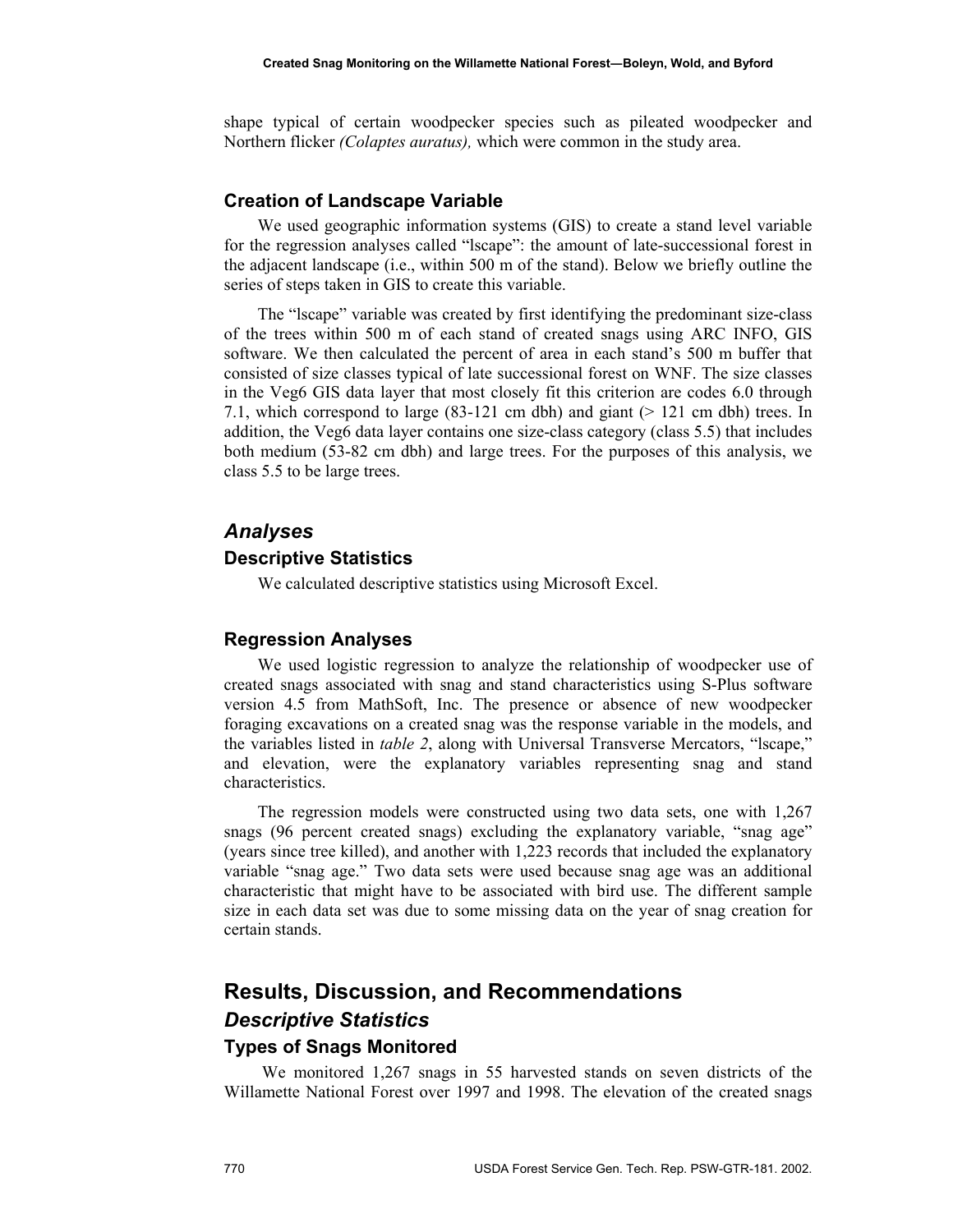ranged from approximately 333 m to  $1,848$  m. Approximately 85 percent of the snags were artificially created by blasting or saw topping, 11 percent by girdling or inoculating, while 4 percent were natural. The blasted and sawtopped snags were all over 27 m in height. The blasted snags ranged in dbh from 38 to 191 cm; the saw-top snags ranged from 40 to 183 cm dbh; the one girdled tree was 62 cm dbh; and the natural snags ranged from 53-172 cm. Eighty-seven percent were Douglas-fir *(Pseudotsuga menziesii),* 38 percent were still partially alive with green branches, and 95 percent were in the first two stages of decay (decay classes follow Parks and others [1997] in which class 1 represents those trees that died recently and retain most of their bark and branches with their top intact; class 2 represents those snags that have been dead at least several years and have lost some branches and some bark; and class 3 represents those snags dead a long time and lack branches and bark).

We report only new bird use below because we cannot be certain that old bird use was not done before the snag was created.

- Foraging use by sapsuckers and pileated woodpeckers: Only 1.5 percent of the snags had new foraging excavations by pileated woodpeckers. Sapsucker use was present on 1.5 percent of the snags.
- Foraging use by other birds: Nearly half of the created snags monitored (49) percent) had new foraging excavations from other woodpeckers and other unidentified excavators.
- Nest/Roost cavities in created snags: New cavities were present on 1.2 percent of the snags. Of the 17 snags with new cavities, 2 were naturally created; 1 was girdled; 1 was unknown; and the rest were blasted or sawtopped. Also, of these 17, 2 had class 1 decay, 2 were class 3 decayed, and the rest were class 2 decay. The majority of these 17 snags had 80 percent of their bark remaining with 7 having 60 percent of their bark remaining.
- Use by species other than birds: Evidence of use by species other than birds on the created snags was present on 1.8 percent of the snags. Detecting use by other species was difficult since they did not always leave obvious signs. However, we did observe an unidentified species of bat leaving one created snag and a chipmunk climbing up another.

There were few created snags in this project with foraging use by pileated woodpeckers and sapsuckers. The majority of created snags that we monitored were recently killed (within the last 10 years), had little decay, and therefore, may not house carpenter ant colonies, one of the major prey items of the pileated woodpecker (Bent 1964). The low level of use by these species could also reflect their limited abundance in the forests surrounding the harvested stands we surveyed. We did not conduct bird abundance studies in the harvested stands that we monitored.

Nearly half of the created snags had new foraging excavations by woodpeckers and other unidentified excavators, indicating that one or more species that occur in the elevation range of our project (e.g., hairy woodpecker *[Picoides villosus],* downy woodpecker *[Picoides pubescens],* or red-breasted nuthatch *[Sitta canadensis])* were using these snags for foraging.

There were few created snags in this project with nesting or roosting cavities. The majority of created snags that we monitored had little decay and therefore may not have been soft enough for cavity foraging excavation by some birds. The low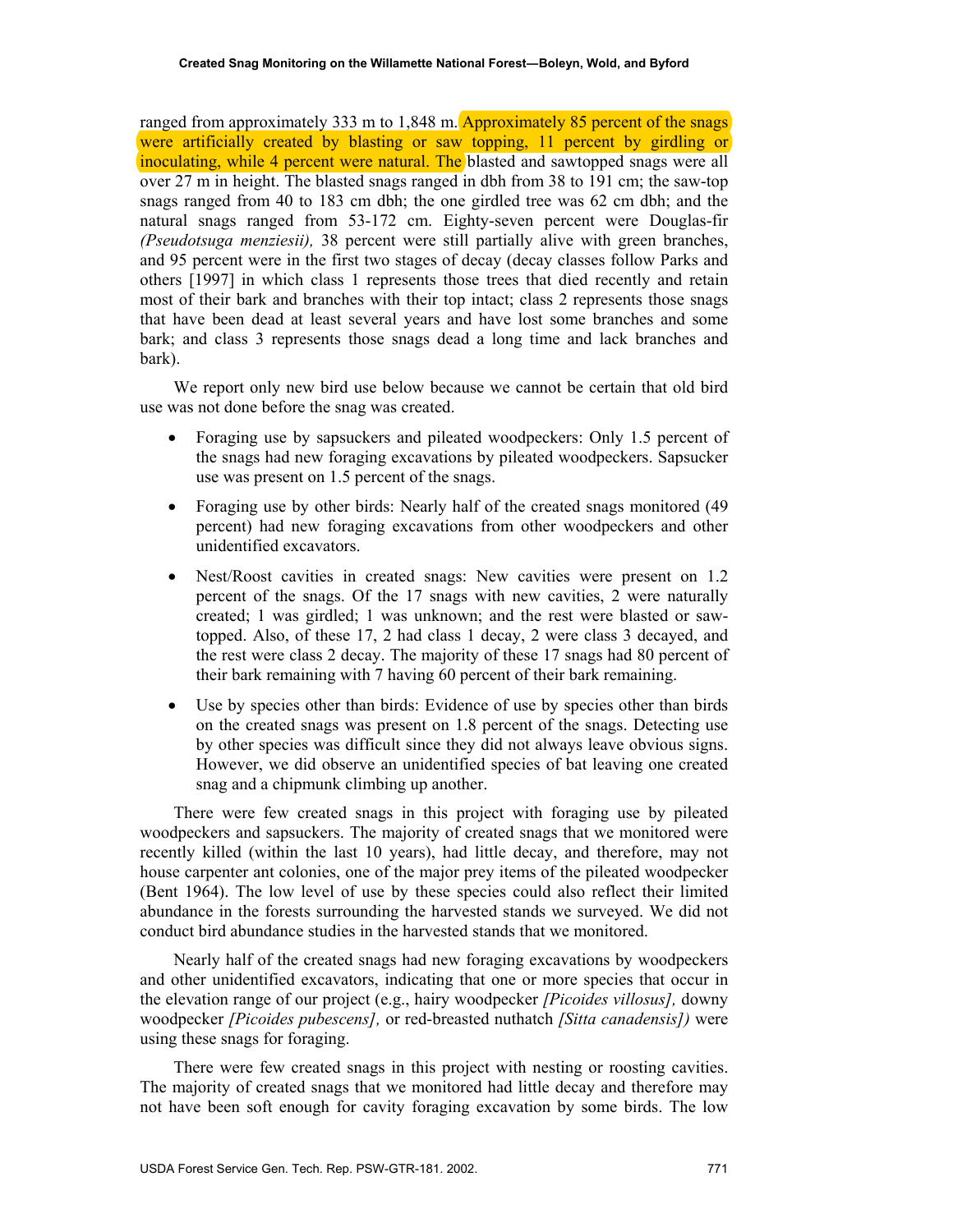level of cavities could also reflect the limited abundance of cavity excavators in the forests surrounding the harvested stands we surveyed.

# *Bird Use Associated with Created Snag and Stand Characteristics*

#### **New Woodpecker Foraging Excavations**

 We conducted regression analyses to investigate whether new woodpecker foraging excavations were associated with snag and stand characteristics. This analysis was based on the null hypothesis that new woodpecker foraging excavations were random events.

The data set used in the analysis contained 1,267 created snags with the response variable presence/absence of "new woodpecker foraging excavations" and the explanatory variables listed in *table 2* (excluding snag age). Data was analyzed using the following steps:

- First**,** presence/absence of new woodpecker foraging excavations was statistically tested against all explanatory variables using logistic regression for binary responses. Stand differences were found to be statistically different. Stand-level variables, such as "lscape" and elevation, were not found to be significantly associated with stand differences in the response variable.
- Next, the same logistic regression model was rerun with the 1,267 snags and this time corrected for stand differences. This means that, within the regression model, the stand average count (total count in that stand divided by the number of created snags in that stand) was subtracted from each individual snag count. This put all of the snags on an even basis, as if they all were from the same stand. Obviously, this eliminated all stand-level differences. We did this only after checking all stand-level variables for significance (and finding none), and only when "stand," as a categorical variable, was significant.

This second model provided convincing evidence that the status (live or dead) of the created snag was associated with the presence/absence of new woodpecker foraging excavations (p-value <0.00004). Specifically, the odds of the presence of new woodpecker foraging excavations on dead created snags was estimated to be 2.3 times the odds of the presence of new woodpecker foraging excavations on created snags that were still living (95 percent Confidence interval: 1.5 times to 3.4 times) *(table 3).* Many of the foraging excavations were deep (greater than 5 cm) into the cambium, where the woodpeckers may have been foraging for insects. Insect colonies may be more abundant in dead trees than in live. This inference may be useful in selecting a preferred method of snag creation and/or post-creation treatments.

We did not randomly select which trees within each of the harvested stands were to be converted to snags, therefore this project was observational. Stronger inferences about the association of bird use with created snag characteristics may be gained by instituting experimental controls in future snag creation efforts.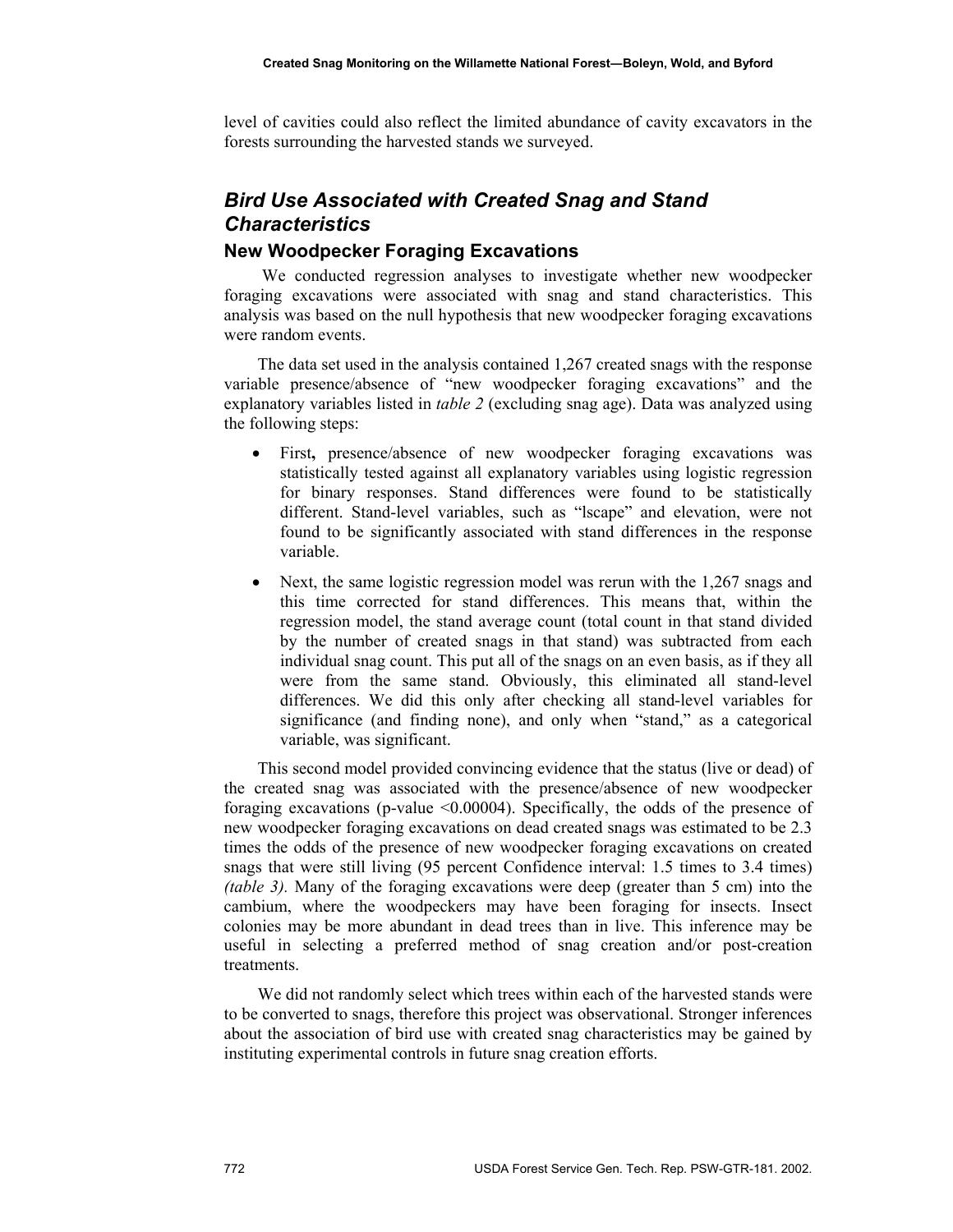**Table 3**—*Coefficients and equation for the logistic regression model providing convincing evidence that the status (live or dead) of the created snag and the presence of old woodpecker foraging excavations were associated with the presence/absence of new woodpecker foraging excavations (p-value <0.00004).* 

Equation:  $\log\left(\frac{\pi}{1-\pi}\right) = \beta_0 + \sum_{i=1}^{55} (\beta_i s \tan \frac{d_i}{1+\beta_1}) + \beta_1 + \varepsilon$  $\setminus$ ſ  $\left( -\frac{1}{\pi} \right)$  –  $\mu_0$  +  $\sum_{i=1}^{\infty}$   $(\mu_i)$  and  $\mu_i$  ) +  $\mu_1$  $\log\left(\frac{\pi}{1-\pi}\right) = \beta_0 + \sum_{i=1}^{55} (\beta_i s \tan d_i) + \beta_1 + \varepsilon$  where  $\pi$  is the proportion of

new woodpecker foraging excavations, "standi" is an indicator variable for each stand (correcting for between stand differences),  $\beta_1$  is a binary, categorical variable with a value of 0 if the created snag is dead and a value of 1 if the created snag is still alive, and  $\varepsilon$  is error. The sample size is 1,267 created snags, null deviance is 1,736.93 on 1,266 degrees of freedom, and residual deviance is 1,141.67 on 1,211 degrees of freedom.

| Coefficient                    | Interpretation of coefficient | <b>Standard error</b> | p-value |
|--------------------------------|-------------------------------|-----------------------|---------|
| $\beta_{\scriptscriptstyle 0}$ |                               |                       |         |
| 0.458401                       | Intercept                     | 0.874047              | 0.60000 |
| $\beta_{\scriptscriptstyle 1}$ |                               |                       |         |
| $-0.82203$                     | Categorical variable          | 0.197628              | 0.00003 |
|                                | 0=dead created snag           |                       |         |
|                                | 1=live created snag           |                       |         |

#### *Future Monitoring*

The created snags in this project should be monitored over several years to observe current bird foraging and nesting during the spring breeding season when the actual birds, rather than just their foraging sign, can be documented. This could provide evidence on which species were not using these snags in the harvested stands, as well as information on what density and placement of created snags was associated with more frequent bird use. This may provide evidence that species such as the red-breasted nuthatch, identified as the primary cavity excavator and upon which several Willamette National Forest post-harvest snag retention rules are based (USDA Forest Service 1994), were utilizing the snags for nesting or roosting. Also, more studies should be initiated to monitor wildlife use of created snags before and after the snag is killed and in subsequent years. Wildlife use could also be compared between blasted, sawed and fungus and insect inoculated snags to learn more about the effect of each of these kill methods on wildlife use. Features monitored at each created snags should include insect use, because insects attract birds and other wildlife. In addition, fall down rates should be monitored as the snags age. This information will assist Willamette National Forest land managers with compliance with the Pacific Northwest Regional Forest Planning regulations (USDA Forest Service 1990, 1994) regarding selection and monitoring of snags left in harvested stands.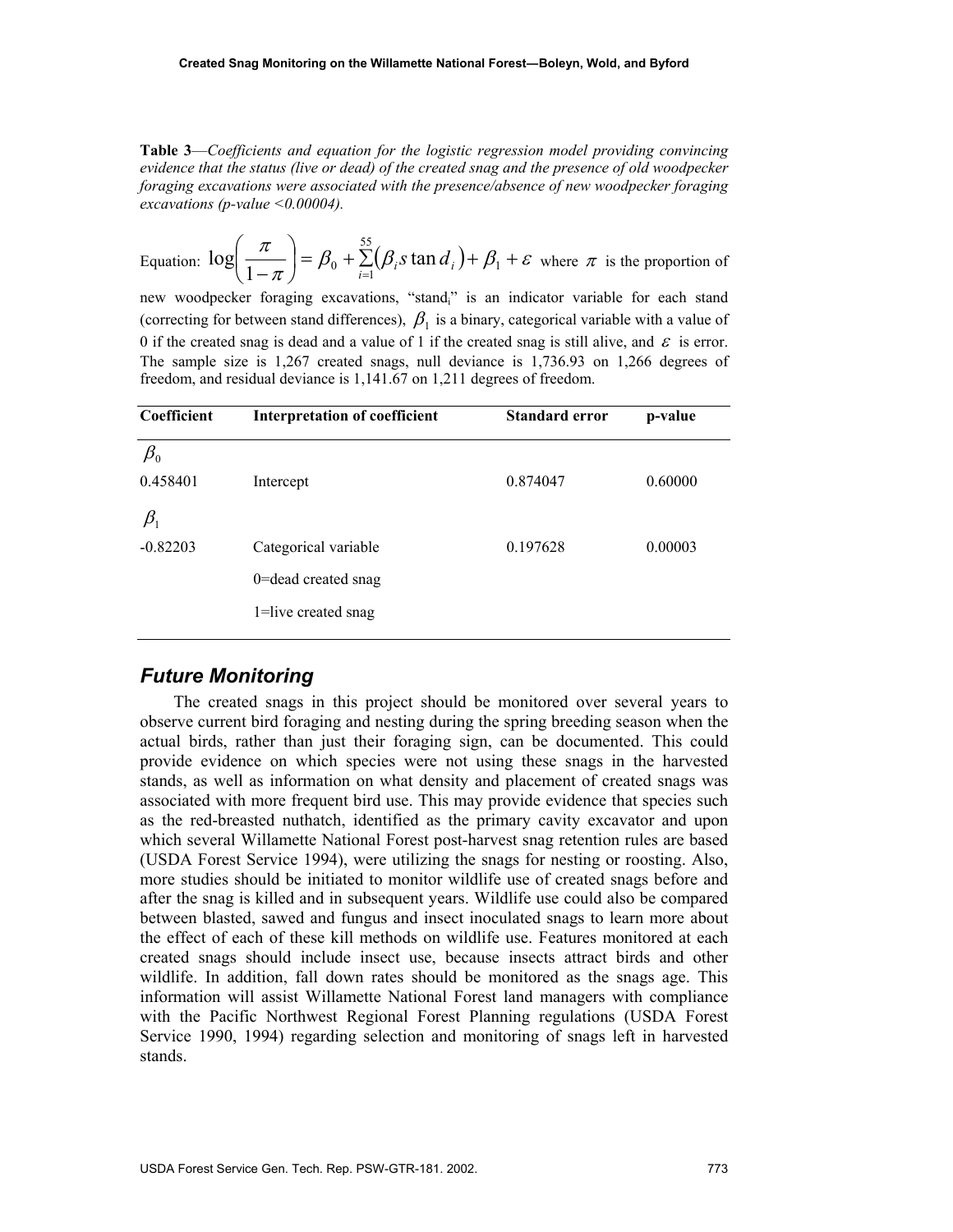#### **Acknowledgments**

We greatly appreciate the assistance of Michael Dubrasich from Pacific Analytics L.L.C., a biometrics consulting firm in Albany, Oregon, who conducted all of the statistical analyses for this project. We also appreciate the careful manuscript review of John Guetterman (Wildlife Biologist, Coos Bay District, Bureau of Land Management), and Catherine Parks (Ecologist, Pacific Northwest Research Station, USDA Forest Service). We appreciate the dedicated field assistance of Jessica Metcalf and Alexis Harrison (Apprenticeship in Science and Engineering interns for the Willamette National Forest).

#### **References**

- Bent, Arthur C. 1964. **Life histories of North American woodpeckers.** New York, New York: Dover Publications, Inc. Reprint; 109 p.
- Carey, A. B. 1995. **Sciurids in Pacific Northwest managed and old-growth forests.** Ecological Applications 5: 648-661.
- Carey, A. B.; Hardt, M. M.; Horton, Scott P.; Biswell, Brian. 1991. **Spring bird communities in the Oregon Coast Ranges**. In: Rugiero, L. F.; Aubry, K. F.; Carey A. B.; Huff, M. F., technical coordinators. Wildlife and vegetation of unmanaged Douglasfir forests. Portland, OR: Pacific Northwest Research Station, USDA Forest Service. Gen. Tech. Rep. PNW-GTR-285; 123-144.
- Chambers, C. L.; Carrigan, R.; Sabin, T. E.; Tappeiner, J.; McComb, W. C. 1997. **Use of artificially created Douglas-fir snags by cavity-nesting birds**. Western Journal of Applied Forestry 12: 93-97.
- Lundquist, R. W.; Mariani, J. M. 1991. **Nesting habitat and abundance of snag-dependent birds in the sourthern Washington Cascade Range**. In: Ruggiero, L. F.; Aubry, K. B.; Carey, A. B.; Huff, M. H., technical coordinators. Wildlife and vegetation of unmanaged Douglas-fir forests. Portland, OR: Pacific Northwest Research Station, USDA Forest Service. Gen. Tech. Rep. PNW-GTR-285; 221-240.
- Neitro, W. A.; Binkley, V. W.; Cline, S. P.; Mannan, R. W.; Marcot, B. G.; Taylor, D.; Wagner, F. F. 1985. **Snags**. In: Brown, E. R., technical editors. Management of wildlife and fish habitats in forests of western Oregon and Washington**.** Portland, OR: USDA Agric. For. Serv. Publ. R6-F & WL-192-1985; 129-169.
- Ohmann, J. L.; McComb, W. C.; Zumrawi, A. Z. 1994. **Snag abundance for primary cavity-nesting birds on nonfederal forest lands in Oregon and Washington**. Wildlife Society Bulletin 22: 607-620.
- Parks, C. G.; Bull, E. L.; Torgersen, T. R. 1997. **Field guide for the identification of snags and logs in the interior Columbia River Basin**. Portland, OR: Pacific Northwest Research Station, USDA Forest Service. Gen. Tech. Rep. PNW-GTR-390.
- Raphael, R. G.; White, M. 1984**. Use of snags by cavity-nesting birds in the Sierra Nevada.** Wildlife Monograph 86. Bethesda, MD: The Wildlife Society.
- SAS Institute, Inc. 1995. **JMP user's guide: version 3.1 of JMP.** Cary, NC.
- Scott, V. E. 1979. **Bird response to snag removal in ponderosa pine.** Journal of Forestry 77: 26-28.
- Scott, V. E.; Evans, K. E.; Patton, D. R.; Stone, C. P. 1977. **Cavity-nesting birds of North American forests.** Agric. Handb. No. 511. Washington, DC: U.S. Department of Agriculture.